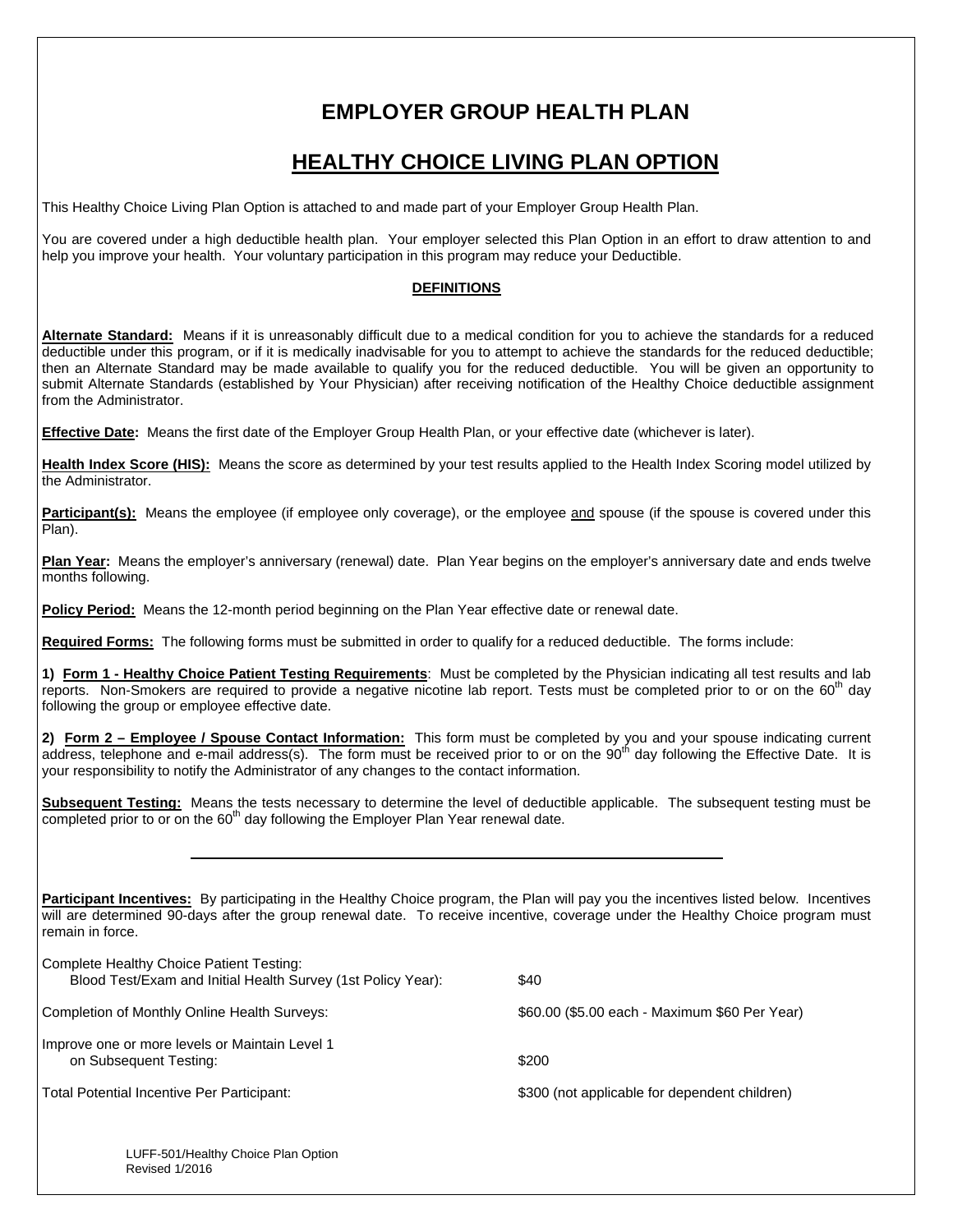#### **HOW THE PROGRAM WORKS**

After your effective or renewal date, you and your spouse may voluntarily take the basic lab tests described on Form 1 - Healthy Choice Patient Testing Requirements. Tests may be taken at a clinic, physician's office or at the employer site. **THE TESTS MUST BE COMPLETED WITHIN 60 DAYS FOLLOWING THE EFFECTIVE/RENEWAL DATE.** The test results will be used to calculate your Health Index Score (HIS). Your HIS will determine your deductible for the Plan Year. Once results are received, your deductible will be adjusted in accordance with the schedule listed on the following page. This deductible will remain in effect for the Plan Year. Subsequent testing will be required upon group renewal to establish the next Plan Year deductible. **Subsequent testing must be**  completed prior to or on the 60<sup>th</sup> day following the Employer Plan Year renewal date.

### **DEDUCTIBLES**

Your deductible begins on the later of the following dates:

- The date this Plan Option goes into effect for the group.
- The date you become effective under this Employer's Group Health Plan that includes this Rider.

Your deductible ends at the end of the Plan Year. The program will re-start with the maximum deductible on the first date of the new Plan Year that is the Employer's renewal date. You will again have 60 days from the renewal date to complete the tests. You will have 90 days from the renewal date to submit your test results and Alternate Standards to establish your new HIS. If you do not take the tests within 60 days and submit within 90 days, your deductible will remain at the maximum level for the Plan Year. The deductible does not carryover from year to year. Deductibles will not be carried forward from the prior carrier that this Plan replaces.

**EXAMPLE (\$2500 DEDUCTIBLE RIDER):** Plan Option is effective on May 1. Your deductible will be determined by your HIS calculated from the routine tests that you must take within the first 60 days of the Plan Option effective date. Your deductible applies for the period beginning May 1 and ending on April 30 of the following year. In this example, your test results establish that you have a HIS of 510. Based on this, your deductible is \$1,000 for the Plan Year. This deductible will remain in effect until April 30 (the end of the Plan Year). On May 1, your deductible will be adjusted to \$2,500. You will be required to take subsequent testing to establish your deductible for the next Plan Year.

If you do not take or submit results for subsequent testing, your deductible will increase to the maximum level effective on the first date of the new Plan Year.

**Alternate Standard**: Your physician **must** determine the Alternate Standard based on factors that may be contributing to your health status. A Healthy Choice Alternate Standard form will be included with the Deductible Assignment notice that will be mailed to you after receipt of your test results. The form, signed by the physician, must be received prior to or on the 90th day after the group Effective Date, or the date provided in our notification letter to you. At the beginning of the next Plan Year, you will need to re-take the Healthy Choice tests and if necessary, submit a new Alternate Standard form. Tests must be completed prior to or on the 60<sup>th</sup> day and received by the Administrator by the 90th day following the group renewal date. If you meet the Alternate Standard established by your physician for the prior Plan Year, you will be eligible for a deductible reduction for that prior Plan Year.

**Initial Health Survey:** To receive the \$40 incentive, you must complete and submit the required Healthy Choice Patient Testing and complete the on-line Initial Health Survey. To receive the \$40 incentive in future Plan Years You will be required to submit only the Healthy Choice Patient Testing. Directions to access the on-line survey are included in Your Healthy Choice folder provided on the effective date and at each group renewal.

**On-Line Monthly Health Surveys:** On-line surveys are e-mailed each month of the Plan Year to your designated email address allowing you to earn additional incentive payment. Completion of all twelve surveys will earn you \$5 each, to a maximum of \$60 per Plan Year. The Employee and Spouse must respond separately. Completion is required within 30 days from receipt of the e-mail. The Administrator is not responsible for bad or rejected e-mail addresses. Survey incentives are paid each month direct to the employee. Your coverage must be actively in force at the time of the incentive payment. The surveys are available only by email.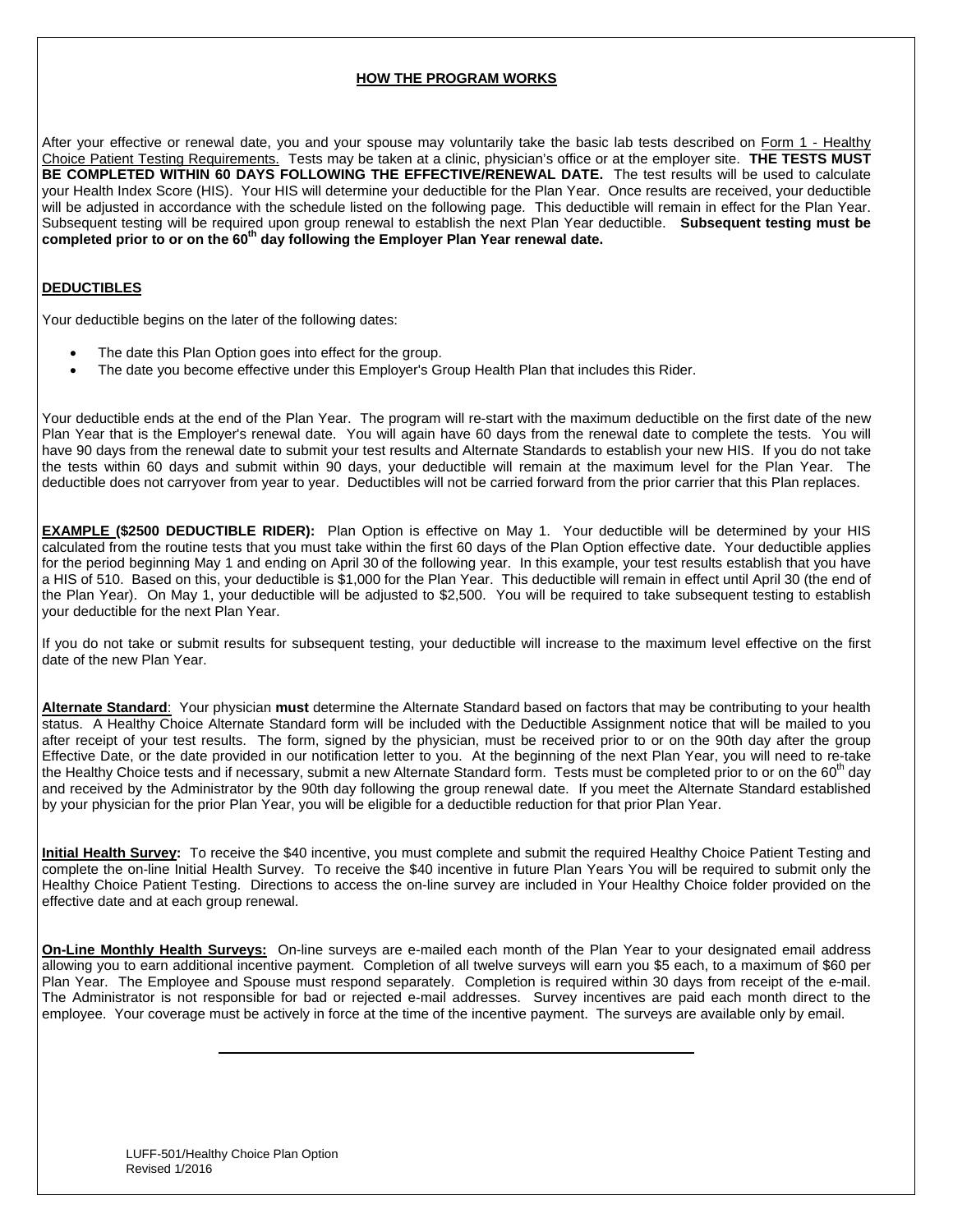#### **COVERAGE PROVISIONS**

- 1) The initial test must be done following your Effective Date under this Plan Option. Tests must be completed within 60 days of the Effective Date and received by the Administrator within 90 days of the Effective Date.
- 2) Subsequent testing is required each year following the Employer's renewal date. Testing is to be completed within 60 days of the renewal date and received by the Administrator within 90 days of the renewal date.
- 3) Employee Only coverage: When you participate, you will take all tests as indicated. The deductible for the Plan Year will be determined as per the Deductible Schedule on the following page.
- 4) Employee & Spouse coverage: When you and your spouse participate, you and your spouse will take all tests as indicated. The deductible for the Plan Year will be determined separately as per the Deductible Schedule on the following page.
- 5) Employee, Spouse & Children (FAMILY) coverage: For employee and spouse, refer to #4 above. Dependent children are subject to a maximum Plan Year deductible listed on the Deductible Schedule.
- 6) If Your coverage terminates prior to completing the wellness surveys or submitting test results for Alternate Standard satisfaction, you will be subject to the deductible last established, or the deductible maximum listed on the Deductible Schedule if you did not participate during the testing period. COBRA participants will be treated same as active employees.
- 7) New Hires effective for coverage during the first six months (months 1-6) of the Policy Year: Refer to #3, #4 or #5 above. ALL tests must be taken within 60 days and results submitted within 90 days of Your Effective Date of coverage.
- 8) New Hires effective for coverage after the first six months (months 7-12) of the Plan Year To Participate: ALL tests must be taken within the first 60 days of your Effective Date of coverage and submitted within 90 days of your Effective Date. Submission of testing will determine the deductible (as shown on the Deductible Schedule on the following page) for the balance of the Plan Year and the entire second Plan Year. Subsequent testing will not be required until the third Plan Year.
- 9) Failure to submit ALL test results and required physician documentation will void this Rider. Your deductible will be at the maximum level listed on the Deductible Schedule. Dependent children will be subject to the deductible as listed on the Deductible Schedule regardless of Your participation.

#### **DEADLINE**

Test must be taken within the first **60 days** following the effective date of this Plan Option or your effective date, if later. The Administrator must receive all results fully completed including lab reports within 90 days of the Effective Date of this Plan Option or your Effective Date, if later. Your deductible will not be reduced if information is received beyond the deadline. The Administrator will not accept late or incomplete information. Exception will be made only in the event you were totally incapacitated during the testing period.

#### **DEDUCTIBLE REIMBURSEMENT**

You are eligible for deductible reimbursement if you:

- 1. Remain active under this Employer's Group Health Plan.
- 2. Submit Subsequent Test results within 90-days of the Plan renewal date.
- 3. Improve one or more Health Index Score levels from the previous testing period.

 4. Satisfied or exceeded your reduced deductible during the prior Plan Year. The "reduced deductible" is the lower deductible you qualify for based on the newest Subsequent Testing score.

Following 90-days after the Employer Plan's renewal date, the Administrator will calculate your deductible reimbursement based upon your new test results and HIS for the new Plan Year.

Example \$2500 Deductible Plan Option: Your previous HIS was 350 and you were assigned a deductible of \$1,500. After Subsequent Testing, your HIS is 450 with a deductible assignment of \$1,000. You are eligible for a reimbursement of up to \$500. Prior deductible \$1500 minus new deductible \$1000 equals \$500. Your deductible reimbursement for the previous Plan Year will be up to \$500 or the amount satisfied in excess of \$1,000. If you did not exceed the "reduced deductible", no reimbursement is due.

Deductible reimbursements are payable to you. If you have unresolved claims from the prior Plan Year at the time reimbursements are calculated, the additional deductible credit will be paid to the provider when benefits are assigned.

LUFF-501/Healthy Choice Plan Option Revised 1/2016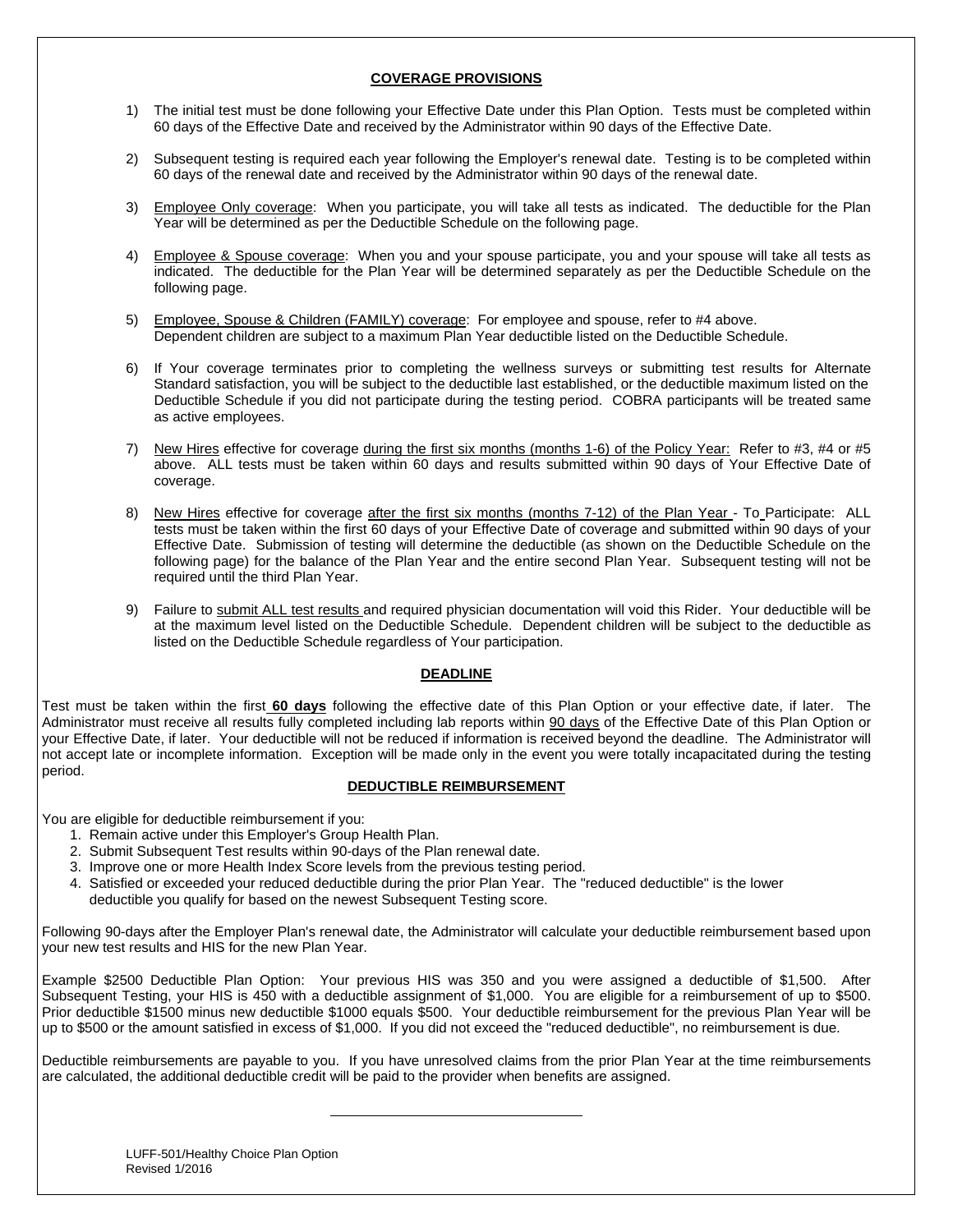#### **HEALTHY CHOICE - HEALTH INDEX SCORE**

#### **TESTING REQUIREMENTS**

| <b>TEST</b>                                                     | <b>ASSOCIATION</b>                     | <b>RANGE OF</b><br><b>ACCEPTABILITY</b>  |
|-----------------------------------------------------------------|----------------------------------------|------------------------------------------|
| For diabetic patients:<br>A <sub>1</sub> c (HbA <sub>1</sub> c) | American Diabetes Association          | $< 7.0$ Percent                          |
| Non-diabetic patients:<br><b>Fasting Blood Glucose</b>          | American Diabetes Association          | $<$ 100 mg/dL                            |
| <b>Blood Pressure</b>                                           | National Heart, Lung & Blood Institute | 120/80 or less                           |
| Cholesterol                                                     | American Heart Association             | Less than 200                            |
| LDL                                                             | American Heart Association             | Less than 100                            |
| <b>HDL</b>                                                      | American Heart Association             | Males 40-50<br>Females 50-60             |
| Nicotine                                                        | American Heart Association             | Negative                                 |
| Weight                                                          | National Institute of Health           | Body Mass Index (BMI)<br>of 25.0 or Less |
| <b>Waist Measurement</b>                                        |                                        | Required                                 |
| <b>Hip Measurement</b>                                          |                                        | Required                                 |
|                                                                 |                                        |                                          |

#### **YOUR RESPONSIBILITY**

It is your responsibility to verify that the lab reports and physician results are fully completed and received by the Administrator within 90 days of your effective or renewal date.

A **NEGATIVE NICOTINE** lab report is required with all test submissions for non-smokers/tobacco users. If you indicate "Non-Smoker" but fail to provide the actual lab report, you will be considered as a smoker.

#### **TESTING REIMBURSEMENT**

The Plan will pay for the testing required under the Healthy Choice Living Benefit Rider at 100% (no deductible) under your Preventative Benefit. Payment is limited to the PPO Fee Schedule or the on-site negotiated fee. **Testing must be rendered by a PPO physician and laboratory or provided on-site by an organization approved by the Administrator.** Benefit payment is limited to the tests described in this Benefit Option only. Additional testing recommended by your physician may be covered under your Preventative Benefit as described in the Employer Group Health Plan. See "Preventative Benefits" for details.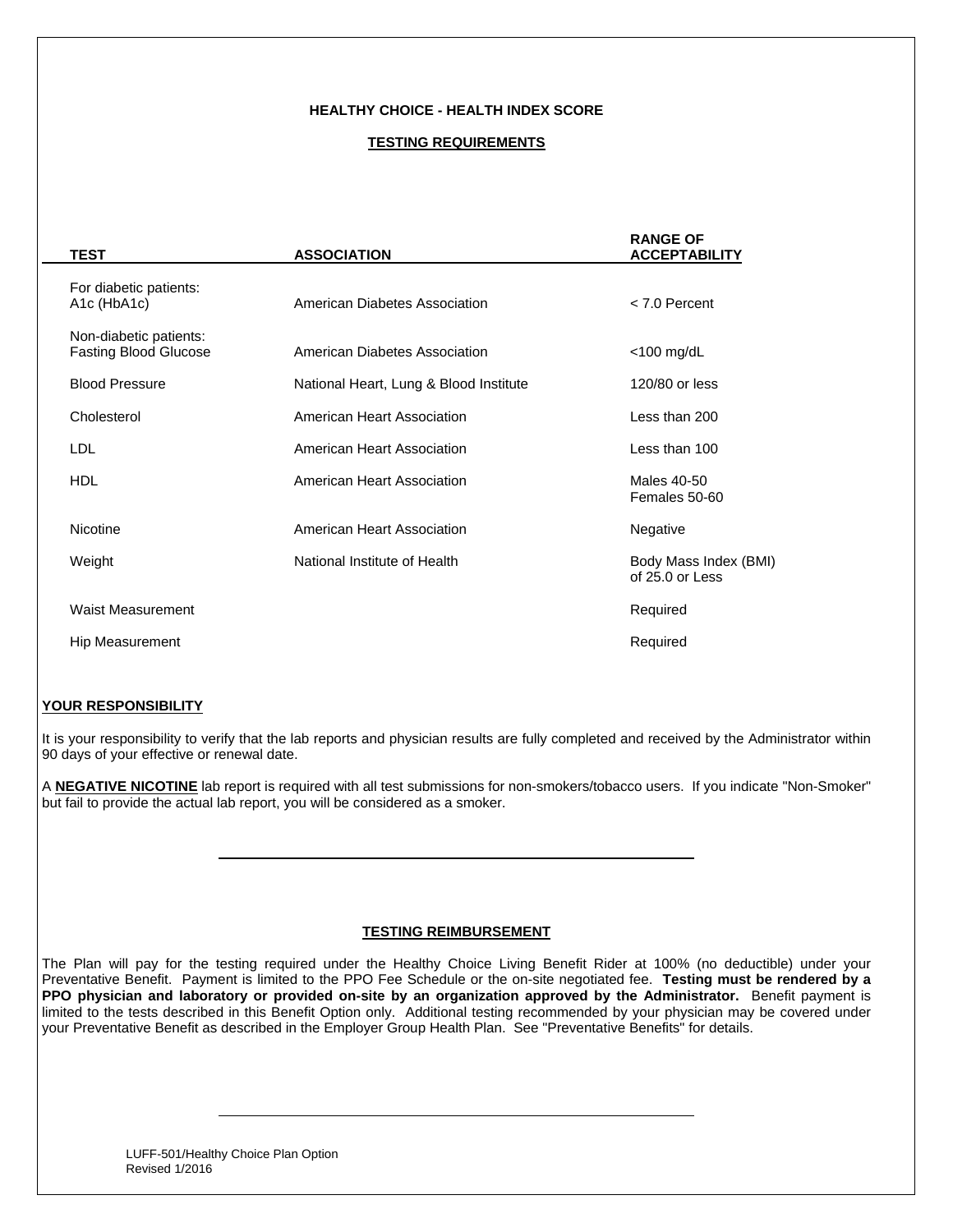The test results will be used to calculate your Health Index Score (HIS), which will be used to establish your deductible as outlined below: **\*Non-Network deductible is two times the Network Adjusted Deductible\*** 

### **HEALTH INDEX SCORE RIDER \$1500**

**HEALTH INDEX SCORE (HIS)** NETWORK DEDUCTIBLE

 $525 - 600$  \$  $-0^{-**}$  $401 - 524$  \$ 500.00  $301 - 400$  \$ 750.00

#### **DEPENDENT CHILDREN NETWORK DEDUCTIBLE**

No testing required  $\qquad \qquad$  500.00<sup>\*</sup>

### **HEALTH INDEX SCORE RIDER \$2500**

#### **HEALTH INDEX SCORE (HIS)** NETWORK DEDUCTIBLE

- $525 600$  \$ 500.00  $401 - 524$  \$ 1,000.00  $301 - 400$  \$ 1,500.00
- $226 300$  \$ 2,000.00  $125 - 225$  \$ 2,500.00

#### **DEPENDENT CHILDREN NETWORK DEDUCTIBLE**

No testing required  $\qquad \qquad$  1,000.00

### **HEALTH INDEX SCORE RIDER \$5000**

# **HEALTH INDEX SCORE (HIS)** NETWORK DEDUCTIBLE

 $525 - 600$  \$ 1,000.00 401 - 524 \$ 2,000.00  $301 - 400$  \$ 3,000.00  $226 - 300$  \$ 4,000.00  $125 - 225$  \$ 5,000.00

### **DEPENDENT CHILDREN NETWORK DEDUCTIBLE**

No testing required  $\qquad \qquad$  2,000.00

### **\*Non-Network deductible is two times the Adjusted Network Deductible**

\*\*If the Network deductible equals -0- the Non-Network deductible is \$250.00

 $226 - 300$  \$ 1,000.00  $125 - 225$  \$ 1,500.00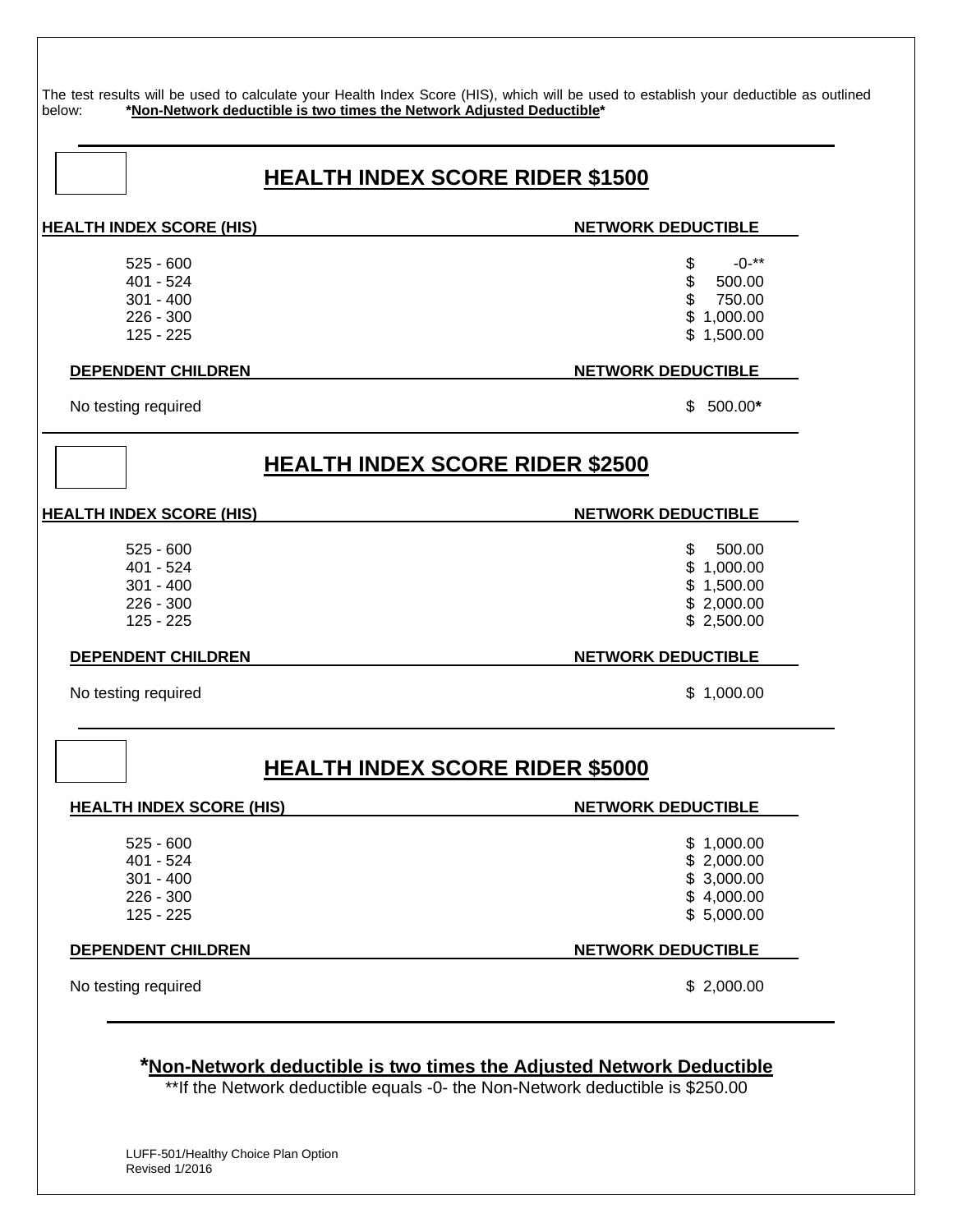# **Form #1**

### **HEALTHY CHOICE PATIENT TESTING REQUIRMENTS**

|                                                                                                                | Employee Name: Mannel Manual Management Communication of the Manual Manual Manual Manual Manual Manual Manual   |  |
|----------------------------------------------------------------------------------------------------------------|-----------------------------------------------------------------------------------------------------------------|--|
|                                                                                                                | Group number: University of the Contract of the Contract of the Contract of the Contract of the Contract of the |  |
| Member ID (Refer to Your ID Card): Member 2008 and the Card of the Card of the Card of the Card of the Card of |                                                                                                                 |  |
|                                                                                                                |                                                                                                                 |  |

**FASTING REQUIREMEN**T: *Call Your physician prior to Your appointment and ask what fasting requirements are necessary.* 

**Patient's Signature Date Accord Patient's Signature Date Accord Patient's Signature Date** 

The above named patient is participating in a voluntary wellness plan that requires completion of the tests listed below. The results will assist the patient in better awareness of their current health status and through participation in the testing may reduce their health plan deductible.

Providing the patient is eligible for coverage, benefits will be payable based upon the PPO allowable fee. Benefit coverage for purposes of the Healthy Choice Rider are limited to the below tests only:

| The Following Tests Must Be Completed                                                                                                                                                                                                                                                                                                                  |  |  |  |  |  |
|--------------------------------------------------------------------------------------------------------------------------------------------------------------------------------------------------------------------------------------------------------------------------------------------------------------------------------------------------------|--|--|--|--|--|
| A1c (HbA1c) (for patients with diabetes)<br><b>Fasting Blood Glucose Test (for non-diabetics)</b><br><b>Blood Pressure Documented by the Physician</b><br><b>Cholesterol</b><br>LDL<br><b>HDL</b><br>Nicotine Test (Lab Report Required)<br>Body Mass Index (BMI) Measured by the Physician<br><b>Hip and Waist Measurement</b><br><b>Office Visit</b> |  |  |  |  |  |
| >Do not return unless all tests are completed and the results are attached. The<br>maximum Plan Year deductible will apply if the lab report is not submitted with<br>Form 1.                                                                                                                                                                          |  |  |  |  |  |

### **Signature of Physician Community Community Community Community Community Community Community Community Community**

Mail or Fax To: Liberty Union Life Assurance Company P. O. Box 5047 Troy MI 48007 **Fax** (248) 583-4647 **Phone** (800) 482-0945

The above tests represent a limited view of a patients overall health status. These basic tests were selected to bring awareness to certain key areas that a healthy lifestyle may improve. The tests are not construed to represent the complete health of the patient nor replace any current medical management of the patient. The physician may require or recommend additional testing as necessary.

The signed HIPAA statement on file with the physician for release of medical information as record for this patient is sufficient documentation to release testing results to Liberty Union, as this documentation is necessary for payment consideration of a claim.

LUFF-501/Healthy Choice Plan Option Revised 1/2016